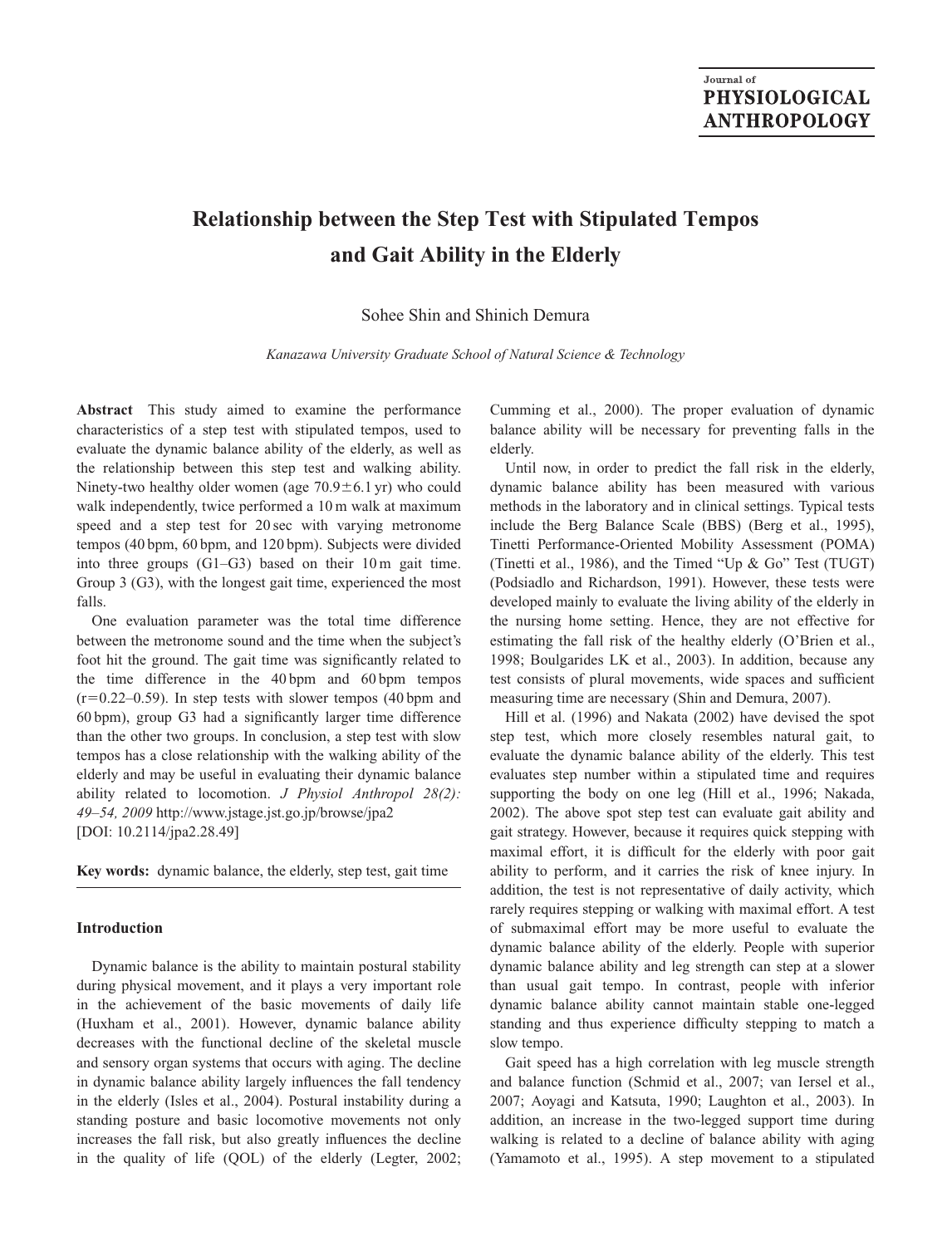tempo was developed to evaluate the dynamic balance ability of the elderly. This test largely resembles gait movement, because it includes center of gravity changes and one-legged and two-legged supporting phases. Hence, it is assumed that the above step test has a high relationship to walking ability.

This study aimed to examine the performance characteristics of a step test to a stipulated tempo in order to evaluate the dynamic balance ability of the elderly as well as the relationship of this step test with walking ability.

## **Methods**

## *1) Subjects*

Ninety-two healthy older women (age  $70.9 \pm 6.1$  yr, height  $150.2 \pm 5.7$  cm, weight  $53.8 \pm 6.7$  kg) without leg disorders and who were able to walk independently participated in the present experiment. Kimura (2000) reported that the elderly with slow gait speeds experience many falls and that the elderly with many fall experiences also have inferior dynamic balance ability. Tainaka and Aoki (2007) examined the relationship between the presence or absence of fall experiences and gait time. They reported that the 10 m gait time in 40 people with fall experiences and 51 people without fall experiences was  $8.34 \text{ sec}$  and  $7.14 \text{ sec}$ , respectively. Similarly, Lee et al. (2007) reported that the 10 m gait time of 14 people with fall experiences and 23 people without fall experiences was 8.68 sec and 7.40 sec, respectively. Based on the gait times in these previous studies, the present subjects were classified into 3 groups: a fast walking group (G1: 7.22 sec= $(51\times7.14+23\times7.4)/74$ ), a normal walking group (G2: 7.22–8.4 sec), and a slow walking group (G3:  $8.4 \text{ sec} = (40 \times 8.34 + 14 \times 8.68)/54$ . In short, the elderly who take more than 8.40 sec and less than 7.22 sec to complete the 10 m gait test were judged to be slow and fast walkers, respectively. This study assumed that the elderly with longer gait times have more fall experiences and have inferior dynamic balance ability, while the elderly with shorter gait times and no fall experiences have superior dynamic balance ability. Prior to testing, the purpose and procedure of this study were explained in detail, and informed consent was obtained from all subjects. Approval for this study was obtained from the Kanazawa University Department of Education Ethical Review Board.

## *2) Apparatuses and methods*

#### ➀ The step test

A gait analysis meter (Walkway MG-1000, Anima and Japan) was used for the step test. This device can measure in real time when the subject's right or left foot touches the step sheet and takes off from a footprint based on foot pressure information. The sampling frequency was 100 Hz. The subjects stood on the step sheet and stepped to match the tempo of a metronome. A 120 bpm tempo was reported to be the most efficient interval during walking (Toyama and Fujiwara, 1990). Sixty bpm and 40 bpm tempos, which correspond to 1/2 and

1/3 intervals of 120 bpm, were selected as slower tempos (Shin and Demura, 2007).

#### ➁ The 10 m gait test

The 10 m gait test was performed on flat ground along a 10 m line of 10 cm wide tape. Each subject was requested to walk as fast as possible on the 10 m line. A tester measured the time required for subjects to walk from the beginning to the end of a 10 m line with a stopwatch.

### *3) Procedure*

The measurement order of the step test and gait test was chosen at random. After one practice, the step test was executed with the different tempos in the order of 40 bpm, 60 bpm, and 120 bpm. Each test was performed twice for 20 sec with a 1 min rest period in between. The gait test was also performed twice, and the shorter time was used as the representative value.

#### *4) Evaluation parameter*

The time difference between the metronome sound of each tempo and the plantar grounding time was selected as an evaluation parameter in the step test. It was judged that a person with a smaller time difference can better match the tempos and therefore has superior dynamic balance ability. A mean of the 2 trials was used as the representative value. If the total difference between the tempo sound and the grounded time of the stepping foot was small, we judged the dynamic



**Fig. 1** Step test.



Fig. 2 10 m gait test.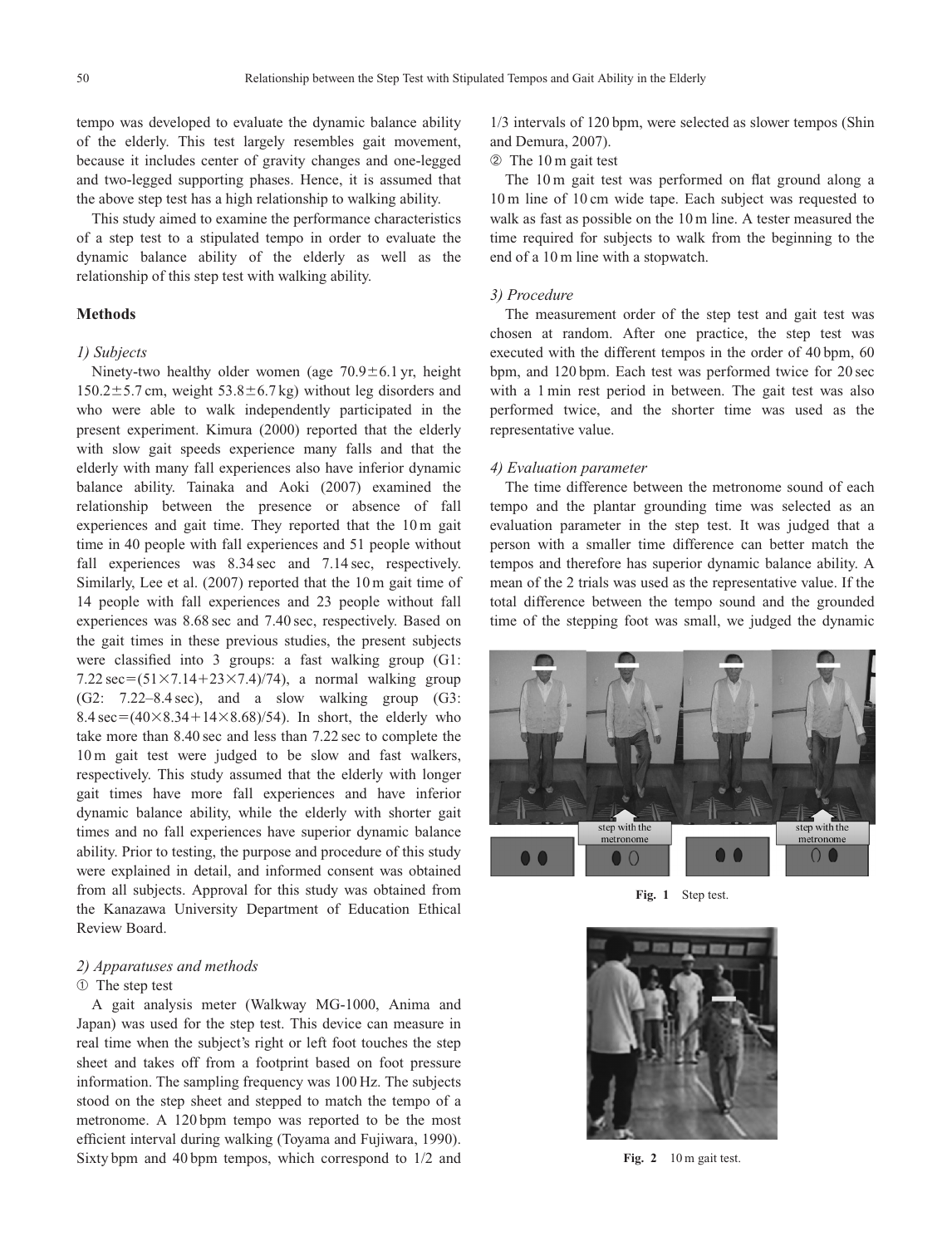|                              |                | N  | Mean   | <b>SD</b> | Min    | Max    | F-value  | Multiple comparison<br>(Tukey's HSD) |
|------------------------------|----------------|----|--------|-----------|--------|--------|----------|--------------------------------------|
| $10 \text{ m}$ gait time (s) | G <sub>1</sub> | 50 | 6.08   | 0.80      | 3.90   | 7.20   | 126.68*  | G1 < G2 < G3                         |
|                              | G <sub>2</sub> | 26 | 7.76   | 0.25      | 7.30   | 8.11   |          |                                      |
|                              | G <sub>3</sub> | 16 | 10.22  | 1.69      | 8.40   | 13.80  |          |                                      |
| Age $(yr)$                   | G1             | 50 | 68.60  | 5.26      | 60.00  | 81.00  | $14.24*$ | $G1 < G2$ , $G3$                     |
|                              | G <sub>2</sub> | 26 | 72.85  | 5.65      | 64.00  | 84.00  |          |                                      |
|                              | G <sub>3</sub> | 16 | 76.40  | 5.04      | 70.00  | 86.00  |          |                                      |
| Height (cm)                  | G1             | 50 | 152.41 | 6.11      | 140.10 | 171.50 | 2.54     |                                      |
|                              | G <sub>2</sub> | 26 | 151.00 | 6.30      | 141.00 | 165.50 |          |                                      |
|                              | G <sub>3</sub> | 16 | 148.10 | 8.67      | 131.00 | 170.00 |          |                                      |
| Weight (kg)                  | G1             | 50 | 53.88  | 5.97      | 38.60  | 64.70  | 1.58     |                                      |
|                              | G <sub>2</sub> | 26 | 56.70  | 6.99      | 41.00  | 70.40  |          |                                      |
|                              | G <sub>3</sub> | 16 | 53.26  | 10.89     | 38.50  | 78.00  |          |                                      |

**Table 1** Results of mean differences of physique characteristics and gait times among three groups

\* G1, G2 and G3 are three groups with different gait times. G1 and G3 were the fast and slow gait groups, respectively.

**Table 2** The fall experience in each group

| Group          |    | Experiencer   |    | Non experiencer | Difference between groups             |             |  |
|----------------|----|---------------|----|-----------------|---------------------------------------|-------------|--|
|                | N  | $\frac{0}{0}$ | N  | $\frac{0}{0}$   | $\chi^{\scriptscriptstyle\mathsf{c}}$ | Bonfferoni  |  |
| G <sub>1</sub> | 45 | 90.0%         |    | 10.0%           | $10.76*$                              | G1, G2 < G3 |  |
| G2             | 23 | 88.5%         |    | $11.5\%$        |                                       |             |  |
| G <sub>3</sub> |    | 56.3%         |    | 43.8%           |                                       |             |  |
| Total          | 77 | 83.7%         | 15 | $16.3\%$        |                                       |             |  |

\* G1, G2 and G3 are the fast, normal and slow gait groups, respectively.

balance ability to be superior. The gait time was the 10 m gait time.

#### *5) Data Analysis*

Pearson's correlation was used to examine the relationships between stepping parameters and the 10 m gait time. To test the mean differences among tempos and among the 3 groups for each parameter, two-way ANCOVA (group [gait time]  $\times$ tempo), using age as a covariance parameter, was employed. Multiple comparisons were evaluated using Tukey's HSD method. The probability level of 0.05 was indicative of statistical significance.

#### **Results**

Table 1 shows the results of mean differences of physique characteristics and gait times among the 3 groups (G1, G2 and G3). The gait time was significantly longer in the order of the G1, G2, and G3 groups, and the age was significantly lower in the G1 group than in the G2 and G3 groups. Insignificant group differences were found for height and weight.

Table 2 shows the number and percent  $(\%)$  of fall experiences in the three groups. A significant group difference was found such that the number of falls in the G3 group was higher than that in the G1 or G2 groups.

Table 3 shows correlations and partial correlations between time differences and gait times. Correlations, except for at 120 **Table 3** The correlations and partial correlations between time differences and gait times

|                             | Age  | $40 \,\mathrm{bpm}$ | $60 \,\mathrm{bpm}$ | $120 \,\mathrm{bpm}$ |
|-----------------------------|------|---------------------|---------------------|----------------------|
| Gait (correlations)         | 0.46 | 0.59                | 0.55                | 0.17                 |
| Gait (partial correlations) |      | 0.55                | 0.52                | 0.22                 |

 $p<0.05$ :

bpm, were significant and moderate. Partial correlations, excluding the influence of age, were significant (0.22–0.59) in all tempos.

Table 4 shows the results of two-way ANCOVA  $(group\times tempo)$  for the time difference. A significant interaction was found. A multiple comparison showed that the time difference is larger in the order of the tempos 40 bpm, 60 bpm, and 120 bpm. The time difference for the 40 bpm condition was smaller in the order of G1, G2, and G3 groups, and the time difference for G1 and G2 was smaller than G3 in the 60 bpm condition.

Table 5 shows the results of mean differences between the groups with and without fall experiences for the 10 m gait test and the step test. The group with fall experience was significantly inferior in both tests.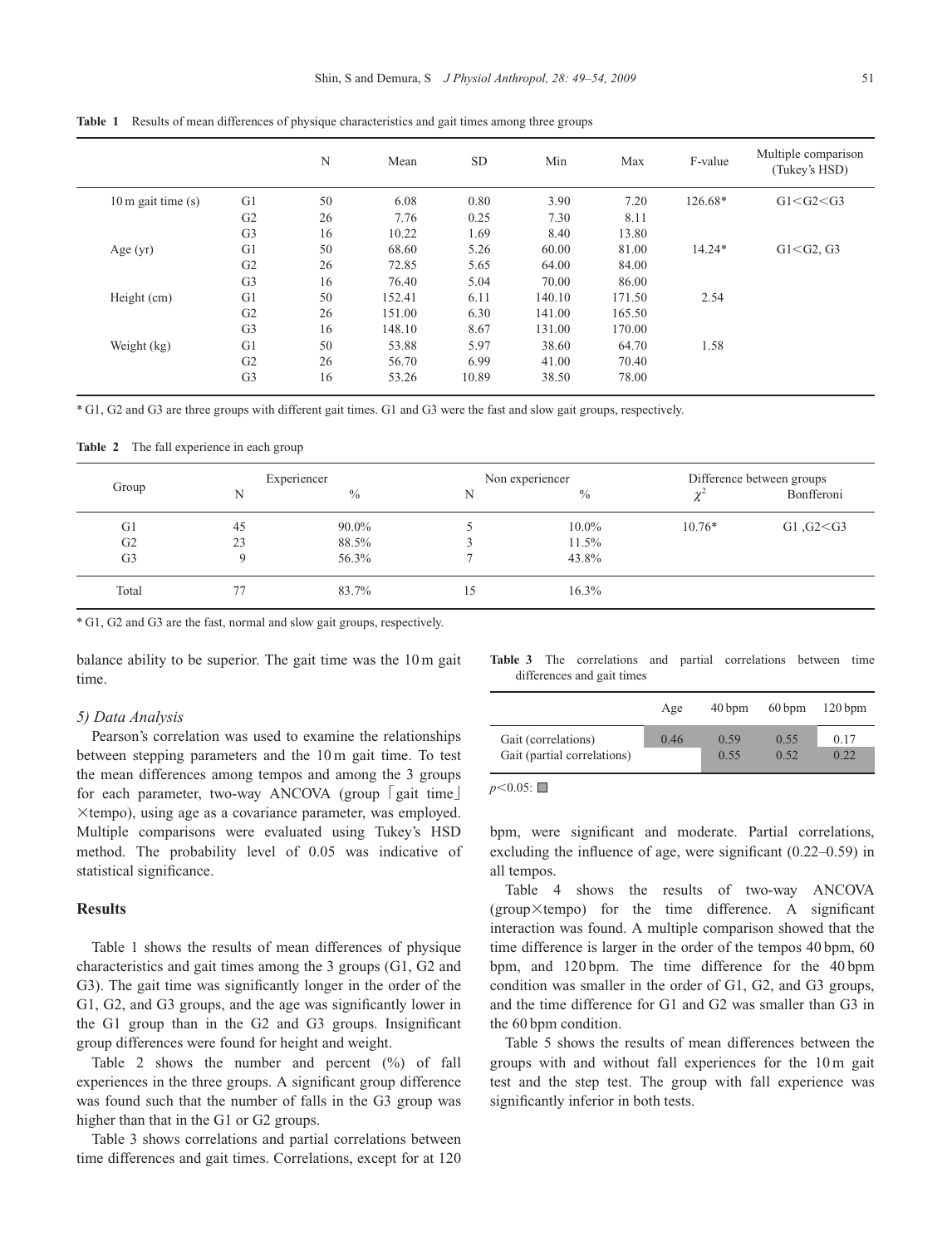|                 |                | $40 \,\mathrm{bpm}$  |                      | $60 \,\mathrm{bpm}$  |                      | $120$ bpm            |                      | 2-way ANOVA |                                        | Post-hoc HSD                                                                       |  |                             |  |
|-----------------|----------------|----------------------|----------------------|----------------------|----------------------|----------------------|----------------------|-------------|----------------------------------------|------------------------------------------------------------------------------------|--|-----------------------------|--|
|                 |                | Mean                 | <b>SD</b>            | Mean                 | <b>SD</b>            | Mean                 | <b>SD</b>            |             | F-value                                | tempo                                                                              |  | group                       |  |
| Time difference | G1<br>G2<br>G3 | 0.11<br>0.14<br>0.21 | 0.04<br>0.06<br>0.11 | 0.06<br>0.06<br>0.10 | 0.02<br>0.01<br>0.05 | 0.02<br>0.02<br>0.03 | 0.01<br>0.02<br>0.02 | F1<br>F3    | $14.9*$<br>$F2 \quad 197.1*$<br>$9.4*$ | G1 $40 > 60 > 120$ 40 bpm<br>G2 $40 > 60 > 120$ 60 bpm<br>$G3 \quad 40 > 60 > 120$ |  | G1 < G2 < G3<br>G1, G2 < G3 |  |

Table 4 Results of two-way ANCOVA (group×tempo) excluding the influence of age for the time difference

\* G1, G2 and G3 are the fast, normal and slow gait groups, respectively.

**Table 5** Results of mean differences between the groups with and without fall experience for the 10 m gait test and step test

|                                                | With fall experience<br>Without fall experience<br>SD.<br>Mean<br><b>SD</b><br>Mean |                      |                      |                      |         | 1: The group difference in gait time (t-value)<br>2: The tempo and group difference in the step test (F-value) |                            |                |                                                                                                        |  |
|------------------------------------------------|-------------------------------------------------------------------------------------|----------------------|----------------------|----------------------|---------|----------------------------------------------------------------------------------------------------------------|----------------------------|----------------|--------------------------------------------------------------------------------------------------------|--|
| $1:10 \text{ m}$ gait time<br>2: The step test | 8.49                                                                                | 2.41                 | 7.07                 | 1.56                 | t-value |                                                                                                                | $2.89*$                    |                | With fall experience > Without fall experience<br>(Post hoc. Tukey's HSD)                              |  |
| $40$ bpm<br>$60$ bpm<br>120 bpm                | 0.18<br>0.08<br>0.03                                                                | 0.12<br>0.04<br>0.02 | 0.13<br>0.07<br>0.02 | 0.06<br>0.03<br>0.01 | F-value | Group<br>Tempo<br>Interaction                                                                                  | 5.84*<br>$107.05*$<br>3.05 | Tempo<br>Group | $40 < 60 < 120$ (Both groups)<br>$40 \,\mathrm{bpm}$<br>(With fall experimece>Without fall experimece) |  |

note:  $*_{p<0.05}$ 

## **Discussion**

This study classified subjects into 3 groups (G1–G3) having different gait times, based on the reports of Lee et al. (2007) and Tainaka and Aoki (2007). G1 was the fast gait group, with a 10 m gait time of less than 7.22 sec, and G3 was the slow gait group, with a gait time of more than 8.40 sec. A significant difference was found in the mean gait times of the 3 groups  $(G1< G2< G3)$ . Lee et al. and Tainaka et al. also reported that the elderly with a slow gait speed experienced more falls. Also in this study, it was confirmed that G3, the group with the longest gait time, had significantly more fall experiences than the other two groups. Because a difference in the fall experience rate was not found between G1 and G2, both of which have a shorter gait time than G3, it is considered that the elderly with a longer 10 m gait time  $(>8.40 \text{ sec})$  have a higher fall risk. From the present results, it is judged that the 10 m gait test is effective for making fall risk predictions for the elderly.

Toyama and Fujiwara (1990) reported that the 120 bpm tempo used in this study is the most stable tempo during gait. Shin and Demura (2007) reported that the elderly can easily perform the step test to the 120 bpm tempo, as can young adults. Also in the present results, the 120 bpm tempo showed insignificant differences among groups with different gait times, and the time difference among the three groups was minimal as compared with the other two tempo conditions. Hence, it is judged that all three groups with different gait times could step easily while matching any of the stipulated tempos. The 120 bpm tempo may not be effective, because even the elderly with inferior balance and gait ability can achieve it easily; thus, the 120 bpm tempo does not reflect individual differences.

On the other hand, the time difference showed a higher value

in the order of 40 bpm, 60 bpm, and 120 bpm in all groups. The 40 bpm and 60 bpm tempos doubled and tripled the unstable one-legged support time over the 120 bpm tempo. Hence, the step test with slower tempos may have made it more difficult for the elderly to move their center of gravity to the right and left in accordance with the tempo due to the longer one-legged standing phase.

Many researchers have examined the relationships between falls in the elderly and the speed and stability of gait (Tainaka and Aoki, 2007; Smeesters et al., 2001; Iersel et al., 2007; Prince et al., 1998). Choi and Shin (2005) reported that the elderly with fall experience are more unstable in their gait than those without fall experience. Lee et al. (2007) reported that a difference between fall experience and nonexperience groups was found in the 2.45 m round-trip walk, 10 m gait time, cadence, and one-leg standing time. It was clarified in this study that the elderly with fall experience had a longer gait time and performed inferiorly in the step test with the slowest tempo (40 bpm). Ikai et al. (2006) reported that factors such as age, muscular strength, joint range of motion, motion control, and proprioceptive sensation influence gait and that postural reflection and control (i.e., balance ability) are also closely involved in gait.

In this study, the gait time showed moderate correlation with the slow tempo step test. It is inferred that the instability of gait movement reflects the postural instability resulting from a longer one-legged support phase at the slower tempos. In addition, the time difference in the slower 40 bpm and 60 bpm conditions was larger in the longer gait time group (G3) than in the faster gait time groups. In short, it was confirmed that the G3 group is inferior in the step test when required to match slower tempos. Because the step movement performed on the spot is not accompanied with an extension of the hip joints, a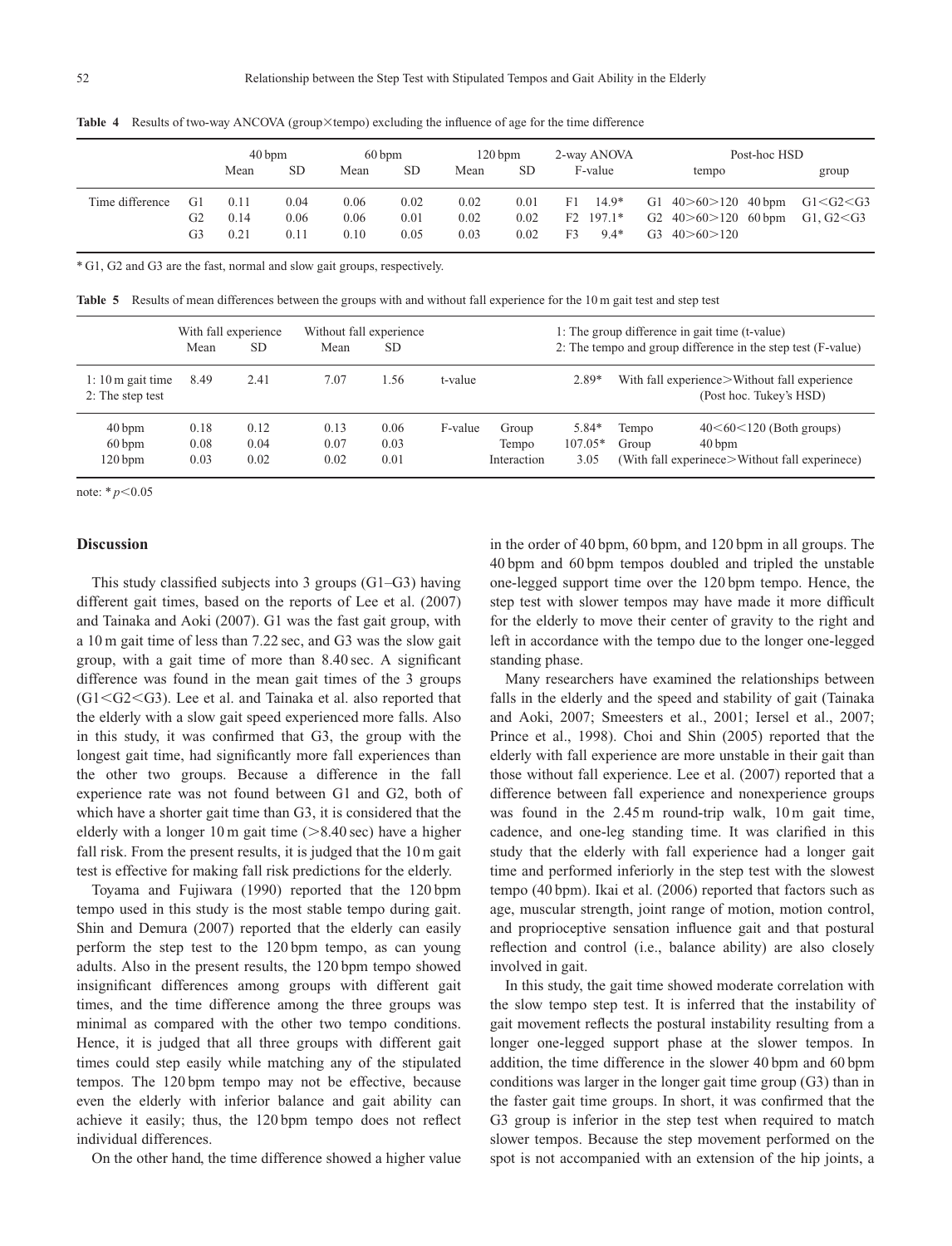kick out by the toes, or a forward movement, it may be somewhat different from real gait. However, the spot step movement demonstrates alternating one-legged and two-legged support phases and resembles natural gait movement in that a prolongation of the two-legged support time is a feature of gait in the elderly.

Furthermore, because the step test using a slower tempo than the normal gait cycle produces a longer one-legged support phase, we can observe more unstable postures in this condition. Hence, this test may evaluate not only gait ability but also balance ability related to exchanging steps.

#### **Conclusion**

The slow gait group, who require more than 8.40 sec to complete a 10 m walk, has a high fall risk. The time differences of the step test with slower tempos (40 bpm and 60 bpm) has a relationship to gait time. Furthermore, the slow gait group (G3) has a larger time difference than the normal (G2) and fast (G1) gait groups. Hence, a step test with a slow tempo is effective for the evaluation of the balance and gait ability of the elderly.

#### **References**

- Aoyagi Y, Katsuta S (1990) The starting age of training and its effect on reduction in physical performance capability with aging. In fitness for the aged, disabled, and industrial worker. Int Series Sport Sci 20: 118–124
- Berg K, Wood-Dauphinee S, Williams J (1995) The balance scale: Reliability assessment with elderly residents and patients with an acute stroke. Scand J Rehabil Med 27: 27– 36
- Boulgarides L, McGinty S, Willett J, Barnes C (2003) Use of clinical and impairment-based tests to predict falls by community-dwelling older adults. Phys Ther 83: 328–339
- Choi J, Shin J (2005) Effect of fall-experience on the postural control and gait stability in the elderly women. J Phys Growth Motor Develop 13: 43–52 [*In Korean*]
- Cumming R, Salked G, Thomas M, Szony G (2002) Prospective study of the impact of fear of falling on activities of daily living, SF-36 scores, and nursing home admission. J Gerontol A Biol Sci Med Sci 55: 299–305
- Demura S, Shin S, Yamaji S (2008) Sex and age differences of relationships among stepping parameters for evaluating dynamic balance in the elderly. J Physiol Anthropol 27: 207–215
- Hill K, Bernhardt J, McGann D (1996) A new test of dynamic standing balance for stroke patients: Reliability, validity and comparison with healthy elderly. Physiother Can 48: 257– 262
- Huxham F, Goldie P, Patla A (2001) Theoretical considerations in balance assessment. Aust J Physiother 47: 89–100
- van Iersel MB, Olde Rikkert GM, Borm GF (2007) A method to standardize gait and balance variables for gait velocity.

Gait and Posture 26: 226–230

- Ikai T, Tatsuno H, Miyano S (2006) Relationship between Walking Ability and Balance Function. Jpn J Rehabil Med 43: 828–833 [*In Japanese*]
- Isles RC, Low Choy NL, Steer M, Nitz JC (2004) Normal values of balance tests in women aged 20–80. J Am Geriat Soc 52: 1367–1372
- Kimura M (2000) Significance of evaluation of the balancing ability in the elderly. J Physiol Anthropol 5: 65–71 [*In Japanese*]
- Laughton C, Slavin M, Katdare K, Nolan L, Bean J, Kerrigan D, Phillips E, Lipsitz L, Collins J (2003) Aging, Muscle activity, and balance control: physiologic changes associated with balance impairment. Gait and Posture 18: 101–108
- Lee S, Kim S, Park Y, Kim J (2007) Effects of falling experience to gait pattern, functional fitness and leg strength of elderly women. Korean J Phys Educ 46: 369–378 [*In Korean*]
- Legter K (2002) Fear of falling. Phys Ther 82: 264–272
- Nakata M, Demura S, Kitabayashi T (2002) Examination of evaluation methods by step movement for estimating the dynamic balance of the elderly. Educ Health Exerc 48: 226–232 [*In Japanese*]
- O'Brien K, Pickles B, Culham E (1998) Clinical measures of balance in community-dwelling elderly female fallers and non-fallers. Physiother Canada Summer: 212–221
- Podsiadlo D, Richardson S (1991) The Timed "Up and Go": A test of basic functional mobility for frail elderly persons. J Am Geriatr Soc 39: 142–148
- Prince F, Corriveau H, Hebert R, Winter DA (1998) Gait in the elderly. Gait and Posture 5: 128–135
- Schmid A, Duncan P, Studenski S, Lai S, Richards L, Perera S, Wu S (2007) Improvements in speed-based gait classifications are meaningful. Stroke 38: 2096–2100
- Shin S, Demura S (2007) Effective tempo of the step test for dynamic balance ability in the elderly. J Physiol Anthropol 26: 563–567
- Smeesters C, Hayes W, McMahon T (2001) Disturbance type and gait speed affect fall direction and impact location. J Biomech 34: 309–317
- Tainaka K, Aoki J (2007) Fitness-related factors associated with falling in older women. Jpn Soc Physical Fitness Sport Med 56: 279–286
- Tinetti ME (1986) Performance oriented assessment of mobility problems in elderly patients. J Am Geriatr Soc 34: 119–126
- Toyama H, Fujiwara K (1990) Interference of upper limbs exercise with different automatized levels. Physical Fitness Sports Med 39: 44–52 [*In Japanese*]
- Yamamoto A, Kaneko K, Huchimoto T, Kimura M (1995) Change of gait speed with aging and a factor of physical fitness. J Exer Sport 2: 44 [*In Japanese*]